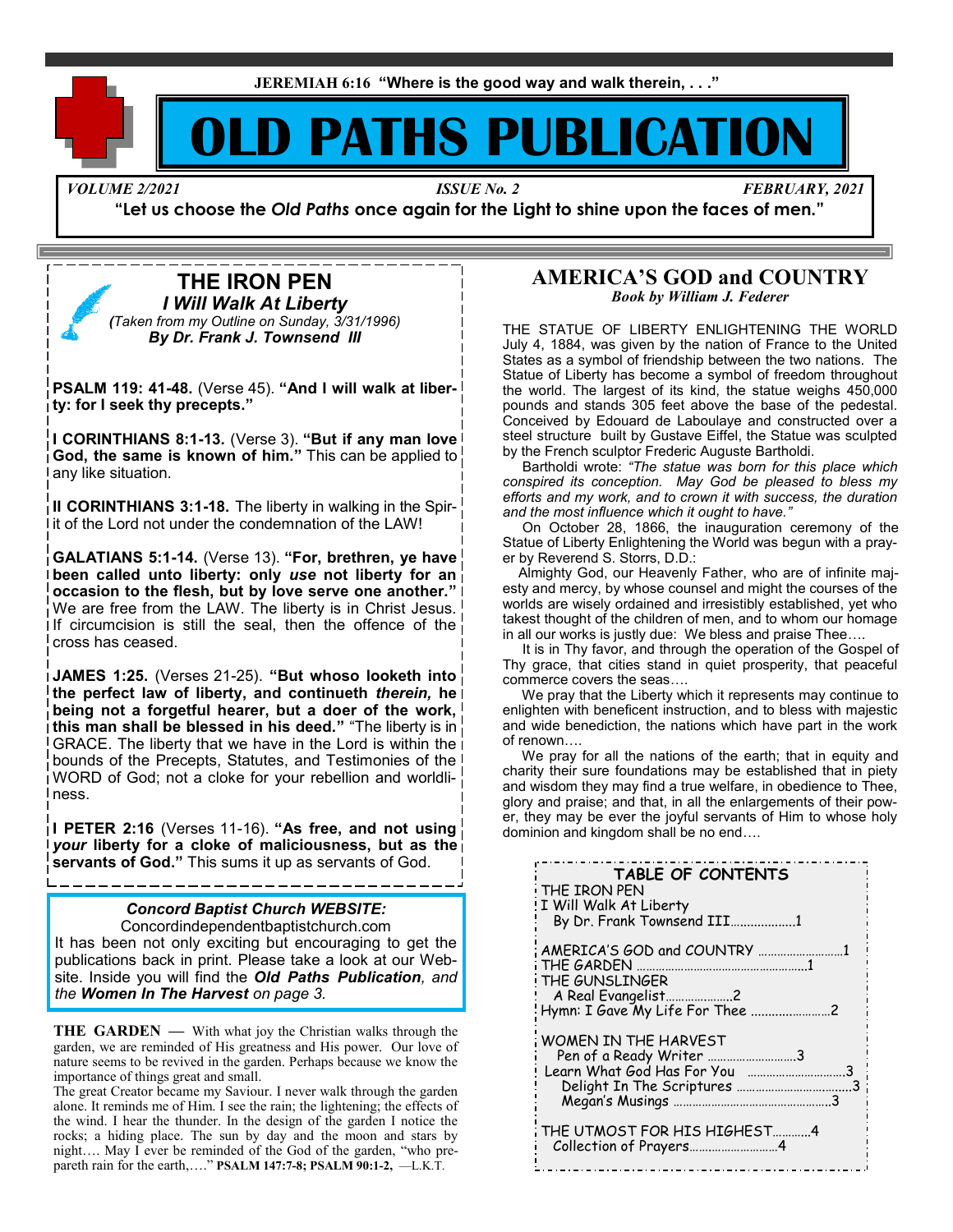

## **WILL A REAL EVANGELIST PLEASE STAND UP?**   *By Pastor Frank J. Townsend III*

 My friend, I don't mean to be crude or mean to any man of God who has the title of "Evangelist," that truly is doing a work for the Lord. This little article (written back in February of 2000) is speaking, mainly, to a bunch of bums who won't work an honest job.

 I am talking about these so-called men of God who say God has called them into evangelism. I have yet to see any of them on the streets of our city or surrounding area preaching the gospel to a lost and dying world.

 The "wannabe's" are sitting as members in some big liberal church waiting to be discovered like some Hollywood star! They say that God has called them to preach, but they won't even witness to their neighbors; let alone pass out a gospel tract on the streets of their home town. Who do they think they are kidding? Surely NOT God!

 Most of the ones who are preaching "Meetings" are preaching to preach again. Therefore they don't want to offend anyone, especially not the preacher who called him. Even the devil doesn't show up where they preach.

 They lay around the motel or hang out at the pawn shops or Wal-Mart all day, eat fried chicken; take a nap up until it's time for church; pull out some canned message (rehashed), that they've preached over and over, year after year. They'll preach 30 or 40 minutes, go back to the motel, day after day till the end of the week; grab their check and head for home. Now does that sound like Philip in **ACTS 8:5-6, 26-35**?

 The Bible tells us, as pastors, to do the work of an evangelist. **II TIM-OTHY 4:5 "But watch thou in all things, endure afflictions, do the work of an evangelist, make full proof of thy ministry."** That doesn't mean running all over the country preaching in someone's church all week.

 How can you pastor if you're away from your flock? Wouldn't you agree that the former verse is speaking of you doing the work of an evangelist in your own community as an ensample to your flock? I know, that's NOT as glorifying as running all over the country.

 I think we have more TRADITION than we have BIBLE in our churches. (Protestant doctrine; not Bible). Many of the evangelists who are roaming the country today say they used to pastor, but God changed His mind and called them to eating CHICKEN, I mean EVANGELISM. God probably didn't call them. If He had, they would still be doing it.

 Maybe it just gets too hard, like when a husband gets tired of his responsibility to take care of his family. Amen! I find in the scripture that a REAL evangelist (biblically speaking) is more on the order of what we call "missionaries."

We won't hardly support any man at home going house to house, but we will put some so-called evangelist up in a motel all week, feed him, and give him a good offering, and fix his car, buy his clothes, and send him home—warmed and filled. All the while, a man in your own church is barely making it, trying to win souls, bringing them into your church, and you don't even think enough to help them. God help us! Please show me that in your Bible.

 I know, as a pastor, I enjoy some other preacher coming in and encouraging me as well as my people. But the one who comes going on visitation and soul winning — I didn't always require that. However, the Lord pricked my heart about that mess—age. I bet if we had more of the socalled evangelists going house to house; they wouldn't be so quick to call.

 By the way, if I've got a man in my church who says he has been called to preach or be an evangelist, he better be on the streets and going on visitation before he stands up as a preacher out of our church. Amen!

 I know of men out on the evangelistic trail that are doing the job, but they are few. So as I close this little paper, could I exhort you take another look at what a Biblical evangelist really is?

WILL A REAL EVANGELIST PLEASE STAND UP?

God bless and have a good day. *Bro. Frank.*

 *I would like to add that there has been a change since I wrote this article back in February of 2000, and that is the Pandemic of 2020. Presently, it is not as feasible going door to door with Lockdowns in place in a number of our states because of the Covid virus. People aren't comfortable in inviting you into their homes. Times have changed! So I am not advocating going door to door in times like these. However, it is an individual choice.*



## **I Gave My Life for Thee Author: Frances H. Havergal (1836-1879)**

1. I gave My life for thee, My precious blood I shed, 2. My Father's house of Light, My glory circled throne 3. I suffered much for thee, More than thy tongue can tell, 4. And I have brought to thee, Down from My home above.

That thou might's ransomed be, And quickened from the dead; I left, for the earthly night, for wand'rings sad and lone; Of bitt'rest agony, To rescue thee from hell; Salvation full and free, My pardon and My love;

> I gave, I gave My life for thee-What hast thou giv'n for me? I left, I left it all for thee-Has thou left ought for Me? I've borne, I've borne it all for thee-What hast thou borne for Me? I bring, I bring rich gifts to thee-What hast thou brought to Me?

Frances Ridley Havergal was an English religiouse poet and hymn writer. She began writing at the age of seven. The hymn above is one of her best known hymns. She also wrote the words for "Like A River Glorious," and wrote hymn melodies, religious tracts, and works for children.

Frances Havergal lived a relatively quiet life, not enjoying consistent good health; she travelled, in particular to Switzerland. Much of her time was filled with religious writings. She died on June, 3, 1879.

Her father William Henry Havergal was a clergyman, writer, composer, and hymn writer. Sibling: Henry East Havergal.

#### **Whose I Am**

**Jesus, Master, whose I am, Purchased Thine alone to be, By Thy blood, O spotless Lamb, Shed so willingly for me; Let my heart be all Thine own, Let me live to Thee alone.**

**Other lords have long held sway; Now Thy name alone to bear, Thy dear voice alone obey, Is my daily, hourly prayer. Whom have I in heaven but Thee? Nothing else my joy can be.**

**Jesus, Master! I am Thine; Keep me faithful, keep me near; Let Thy presence in me shine All my homeward way to cheer. Jesus! At They feet I fall, Oh, be Thou my All-in-all.** *—Frances Ridley Havergal*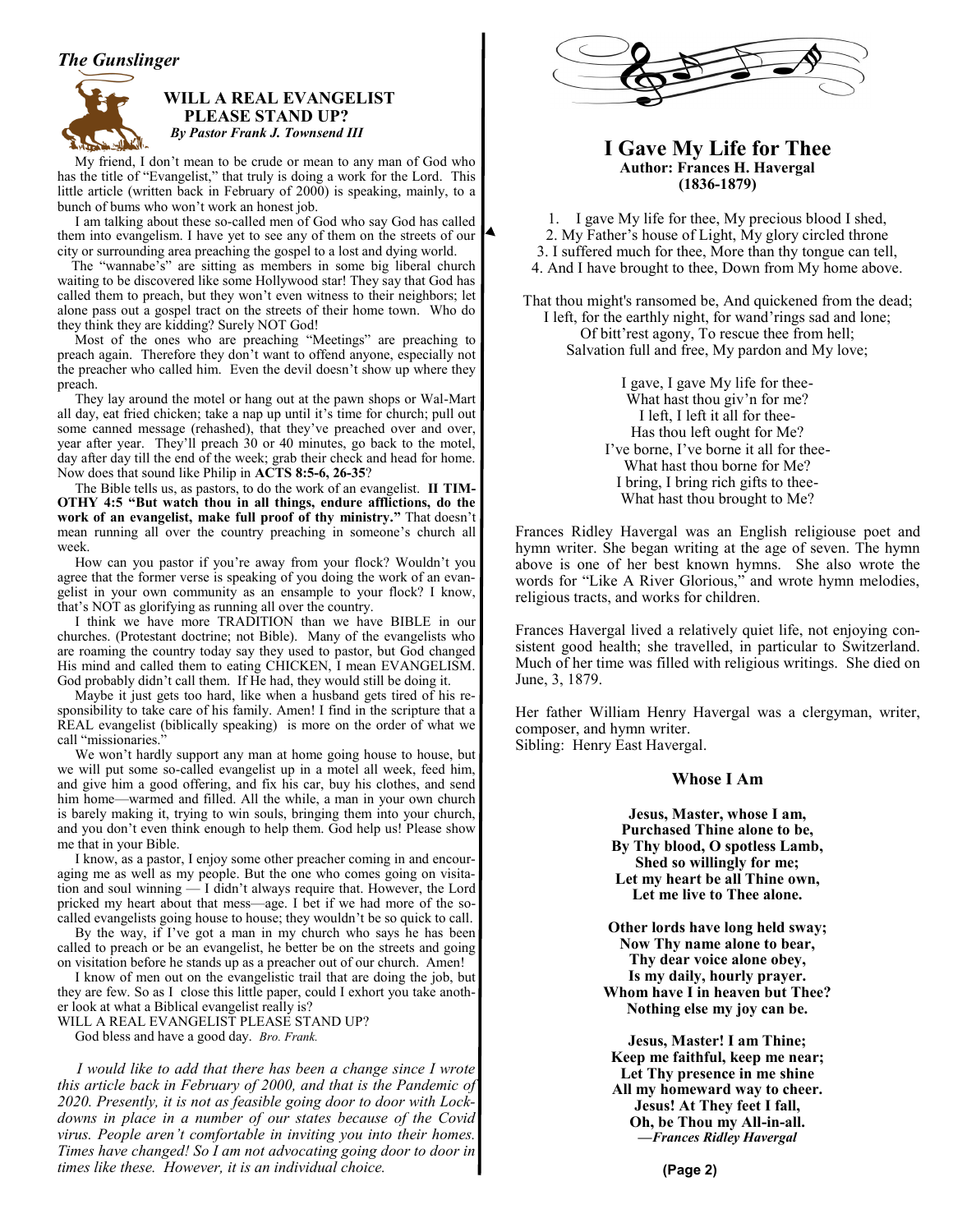

*The WOMEN IN THE HARVEST publication began back in October of 1998. I founded this publication, hoping to be a blessing and encouragement to the women in the harvest.* **Wisdom for Women:** The key to a surrendered life to Christ is obedience. *—Sis. Linda.*



## **PEN OF A READY WRITER**

#### **LEARN WHAT GOD HAS FOR YOU** *By Mrs. Linda K. Townsend*

**"It is good for me that I have been afflicted; that I might learn thy statues." PSALM 119:71.**

 When we get to the point in admitting it is good that I have been afflicted, then we can learn what God wants us to learn. Affliction can be a new beginning of spiritual growth. It takes submission on one's part to adhere to the will of God.

 An affliction for the believer can do one of two things. It will either cause you to draw closer to the Lord or cause bitterness of soul and spirit. Have you ever cried out to God "Let me learn in my affliction, let it be a time of new spiritual growth?" It can be difficult at times to be submissive when your affliction seems to overpower your life, changing it forever. Yet it is needful!

 It's understandable since we are curious people to question and doubt God's plan and purpose for us. We tend to question ourselves "Why me? What is the purpose of suffering this affliction? Even so, there should come a place in your spiritual walk that you know God knows what's best for you.

 I often remind myself that ROMANS 8:28 is still in the Book. **"And we know that all things work together for good to them that love God; and to them that are called according to his purpose."** Whether our questions are answered or not — it won't matter when we are trusting the Lord for everything; big or small. Being thankful actually is a learning tool. It helps us to even appreciate the affliction.

 Personally, an affliction usually arrives unannounced and can be accompanied by fears of the unknown; the toll it will take not only on myself, but on my family. Nobody wants to be a burden to others. Everybody would like to live a healthy life.

 It's best not to lean to thy own understanding, but to His. God can give us peace in the midst of the affliction. I came across a verse in **PSALM 119:67** that can speak to our hearts. **"Before I was afflicted I went astray: but now I have kept thy word."** 

Learn the precepts of God. Drawing closer to Him helps us to be still in the troubles that so easily beset us. **"The righteous cry, and the LORD heareth, and delivereth them our out of all their troubles." PSALM 34:17.** God's word admonishes us to **"Let not your heart be troubled."**

Perhaps keeping the affliction in perspective helps us to endure it. God is able to bind up our hearts and mend our broken spirits. The pain of affliction might not depart, but don't flinch from it. God's grace is sufficient. It really is!

*The affliction is not to hurt us, but rather teaches us to obey and to trust. We are to learn from the affliction and spiritually grow, and realize what is best for us — God knows.* 

#### *My heart is inditing a good matter!*

#### **PSALM 46:10-11**

**"Be still, and know that I** *am* **God: I will be exhalted among the heathen, I will be exalted in the earth.** (Vs. 11) **The LORD of hosts** *is* **with us; the God of Jacob** *is* **our refuge. Se-lah.**

## **DELIGHT IN THE SCRIPTURES** *By Sushannah (Jasmine) Townsend*

We can take Delight in the Scriptures. **"Delight thyself also in the LORD; and he shall give thee the desires of thine heart." PSALM 37:4.** Draw nearer to God.

*Dare to Be a Daniel! Standing by a purpose true, Heeding God's command, Honor them, the faithful few! All hail to Daniel's band. Dare to be a Daniel! Dare to stand alone! Dare to have a purpose firm! Dare to make it known! — Philip P. Bliss.*

*Mighty men and women fall, not standing on the promises of God. We wandered from the great All-in all; turning from the Lord. —LKT.*

*More Holiness Give Me; More striving within, More patience in suff'ring, More Sorrow for sin; More faith in my Saviour, More sense of His care, More joy in His service, More purpose in prayer. —Philip P. Bliss.*

My prayer: Give me strength to overcome and lean on Him. Let me be  $\ddot{\bullet}$ a shining light in this darkened world; give me Delight in the Scriptures: once again. *—Sis. Jasmine.*

**"Because it is written, Be ye holy; for I am holy." I PETER 1:16.**

**Let not your heart be troubled….**

#### **MEGAN'S MUSINGS By Megan E. Townsend**

**I am musing still….**

Okay this month of February I've been musing about faithfulness; being faithful to God and the church. *—Sis. Megan.*

Sometimes it take a little work to be faithful to God, like reading the Bible and praying on a daily basis. We are to attend church when the doors are open to be faithful and to be there even sometimes when we don't feel like going.

**Musing…** I love the old hymn Great Is Thy Faithfulness. I am going to include the Chorus for you to enjoy.

> Great is Thy faithfulness! Great is Thy Faithfulness! Morning by morning new mercies I see; All I have needed Thy hand hath provided — Great is Thy faithfulness, Lord, unto me!

Don't you just love the chorus? It reminds me of those new mercies that I often forget about. As for me, I am not always faithful to read my Bible, but I am faithful to attend church. *God is still working on me*. He doesn't let me down. He is always faithful!

#### **ST. MATTHEW 25:21**

**"His lord said unto him, Well done,** *thou* **good and faithful servant: thou hast bee faithful over a few things, I will make thee ruler over many things; enter thou into the joy of thy lord."**

> *Take your time—or time takes you and drains your strength away. Take a minute, maybe two, throughout your busy day—for slowing down to meditate—from worldly things apart in a quiet place to wait with a receptive heart. Take your time to think about the greatest things of all—take your time to work it out before the curtains fall. Why the worry? What's the hurry? Take your time and stroll…. Slacken pace to see the view. Take your time or time takes you. —Patience Strong*